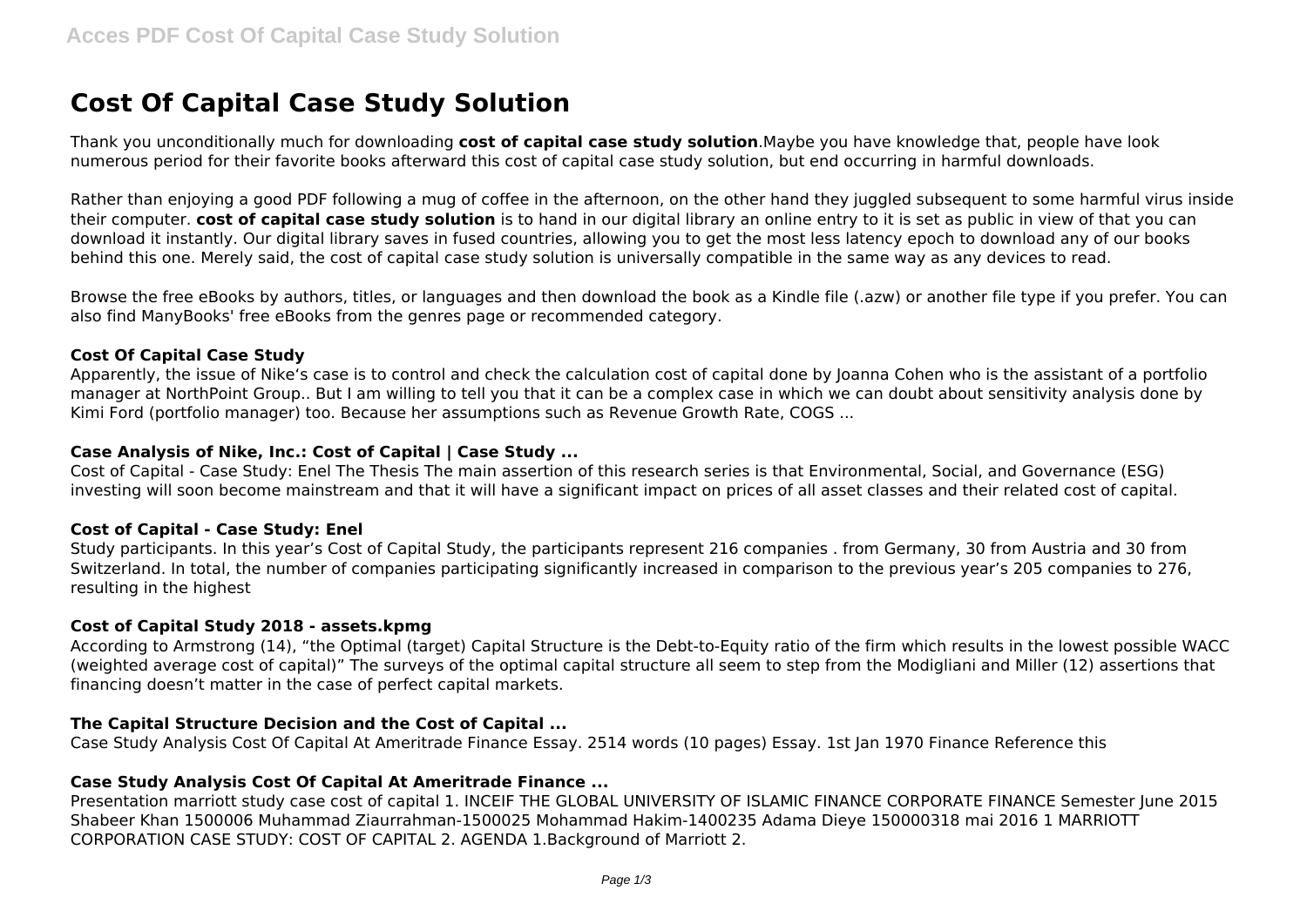## **Presentation marriott study case cost of capital**

Conclusion After discounting cash flows provided in Exhibit 2 with the calculated WACC of 9.27%, the PV equals \$58.13 per share, which is more than current market price of \$42.09 and it is in our opinion that Kimi Ford buy stock in Nike, Inc. because it is undervalued. WACC

## **Case Study: Nike, Inc. : Cost of Capital by Issac George**

Pepsico, Inc: Cost Of Capital Case Solution,Pepsico, Inc: Cost Of Capital Case Analysis, Pepsico, Inc: Cost Of Capital Case Study Solution, INTRODUCTION The measurement of the performance of the PepsiCo over the last 10 year has been performed in this paper. PepsiCo is engaged in soft drink and

# **Pepsico, Inc: Cost Of Capital Case ... - Harvard Case Studies**

Case 15 Nike, Inc.: Cost of Capital239 EXHIBIT 3 |Consolidated Balance Sheets As of May 31, (in millions of dollars) 2000 2001 Assets Current assets: Cash and equivalents \$ 254.3 \$ 304.0 Accounts receivable 1,569.4 1,621.4 Inventories 1,446.0 1,424.1 Deferred income taxes 111.5 113.3 Prepaid expenses 215.2 162.5 Total current assets 3,596.4 3,625.3

## **Nike, Inc.: Cost of Capital**

Marriott Hotels Cost of Capital Case Analysis. Are you looking for a case study about Marriott hotels? Then this article is sure to help you. For the sake of this article, we are going to look at the total occupancy percentage. According to its annual report, the average occupancy percentage of the Marriott properties is 84%.

#### **Marriott Corp Cost of Capital ... - Harvard Case Studies**

This case study gives the students the opportunity to calculate a company's weighted average cost of capital as a whole and each of its divisions as part of the annual capital budgeting process. Timothy A. Luehrman; Joel L. Heilprin Harvard Business Review (4129-PDF-ENG) June 19, 2009. Case questions answered:

#### **Midland Energy Resources, Inc.: Cost of Capital - Case ...**

Therefore rather than compute multiple costs of capital we thought that it would be appropriate to use to a single cost of capital for the entire company. 2) Since Nike utilizes two capital components, debt and equity, we calculated their cost of capital using the after-tax WACC method (based upon financial figures available) which gave us the following results: a.

# **Case Study Nike, Inc. - Cost Of Capital [91q7kyge350v]**

CASE STUDIES IN FINACE CASE STUDY 3: ESTIMATING THE COST OF CAPITAL QUESTION 1: a)b)c) The Capital Assets Price Model (CAPM) is used to describe the relationship between risk and expected return and is often used to estimate a cost of equity (Investopedia, 2009).

# **Case Studies in Finance: Estimating the Cost of Capital ...**

The case uses comparable companies to estimate asset betas for each operating division, and employs the Capital Asset Pricing Model to determine the cost of equity. Students are required to un-lever and re-lever betas and, choose an appropriate risk-free rate, and compute costs of debt and equity.

# **Midland Energy Resources, Inc.: Cost of Capital (Brief Case)**

1 |Case analysis: Nike Inc, Cost of Capital. I/ Case background - Kimi Ford- the manager of the NorthPoint Large-Cap Fund, which invested mostly in